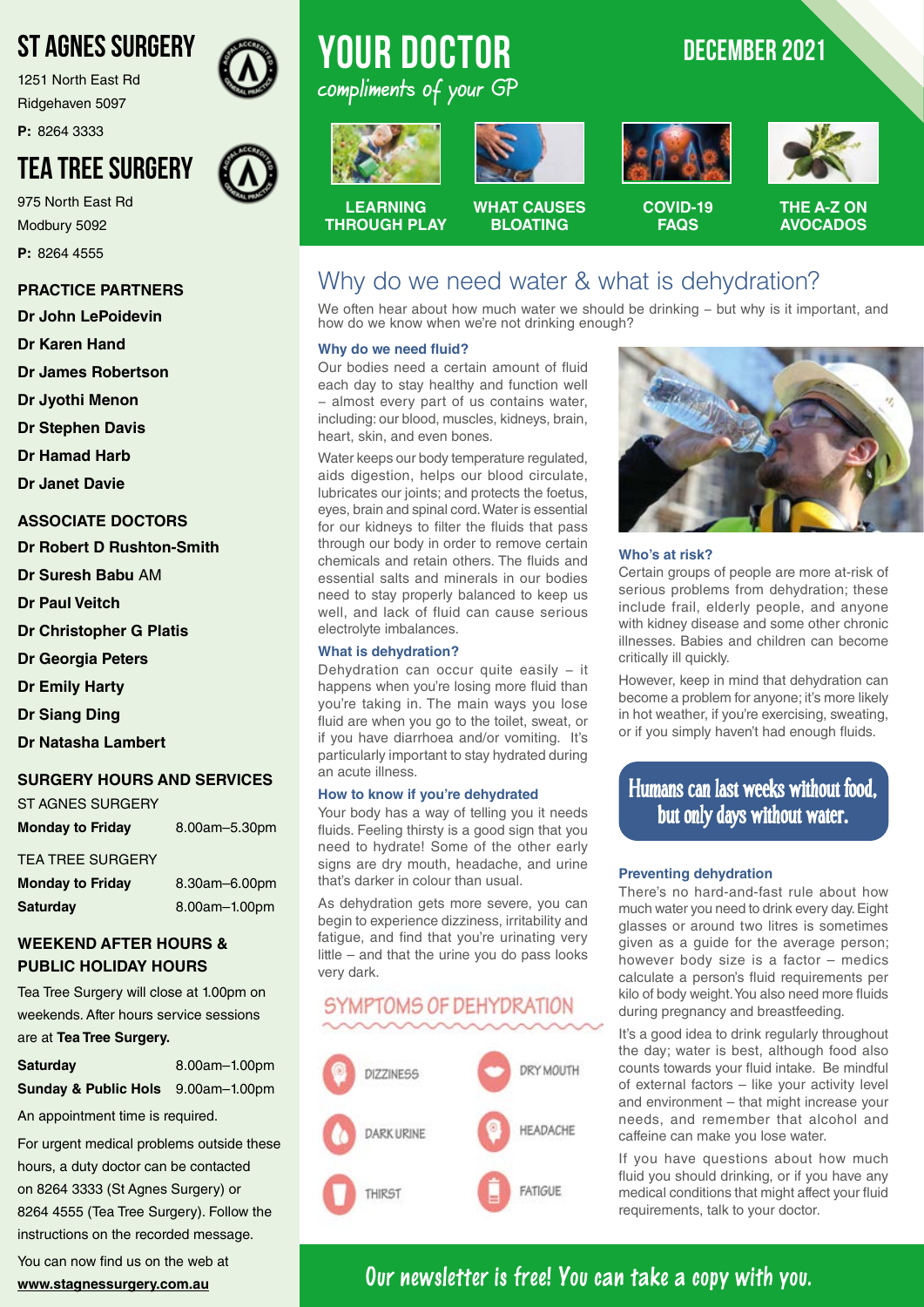# Avocados

Love them or hate them, you've probably heard many claims made about them. So here are some FAQs and facts about the humble avocado.

#### **Are avocados fattening?**

Avocados are high in healthy fats – the unsaturated essential fatty acids and oils that allow us to absorb and use essential vitamins and minerals in our bodies. However, there's no reason avocados should be avoided when losing weight, in fact the fats in avocados may help by keeping you fuller and decreasing appetite.

Even when a food is rich in only the healthy kinds of fats; if your kilojoule intake is higher than your output, you will put on weight.

#### **Are they high in cholesterol?**

Avocados don't contain any cholesterol – only animals make cholesterol, so any purely plant-based food will be free of cholesterol. Humans make their own, so even if your diet is very low in cholesterol, you could still find your levels higher than they should be.



#### **Are avocados good for you?**

Let's take a look at some of the nutrients in 100g of avocado – that's about half a medium-sized fruit.

• 100g contains around 13g of fat, almost all of which is the healthier kind – these fats help improve cholesterol levels which can lower your risk of heart disease.





With their soft, creamy texture and impressive nutrients, avocados are an ideal first food for babies.



- The same serving contains nearly 7.5g of fibre − important for digestive health.
- This amount provides a good quantity of vitamin B6 and folate, and is a source of niacin and vitamin C, all of which help to fight fatigue and boost immunity.
- Potassium is also found in good amounts, it helps our nerves, muscles and heart to function properly.

#### **What does 'nutrient dense' mean?**

We talk about foods being 'nutrient dense' when they have a lot of goodness packed into a small space! We might sometimes refer to particularly nutritious foods as 'superfoods', which just means that they're really good for us.

Avocados are a great addition to a healthy diet, and they're so versatile – squished onto toast, blended into a smoothie, or mashed and stirred into a pasta dish, these tasty, creamy fruits pack a nutrientrich punch.

### Chocolate Avocado Mousse - the healthier version

*(see if anyone realises it's made with avocado)*

#### **INGREDIENTS**

2 avocados - flesh removed and chopped

200g good quality dark eating chocolate, chopped

1/3 cup milk (cow, almond, coconut depending on your preference)

1-2 tablespoons liquid honey or pure maple syrup (optional)

### Why am I so bloated?

Bloating is very common  $-$  it's the feeling of being uncomfortably full, with a swollen belly and too much gas, or solids and liquids trapped in the digestive system.

#### **What causes bloating?**

Common causes of bloating include:

- Swallowed gas from fizzy drinks or swallowing air while you talk or eat. Feelings of trapped wind high in the tummy can feel like bloating and be very uncomfortable. Just having a good burp might help with gas in your stomach!
- Gas created within the gut  $-$  the natural microbes that live in our stomach help to keep us healthy, but they create gas as they process food within the bowel. Some foods are particular culprits − especially starchy vegetable foods like beans and other legumes.
- Eating too much at once! Very large meals, where you feel uncomfortably full, are harder for the body to digest.

Food intolerance, constipation, and conditions like Crohn's disease or irritable bowel syndrome can also cause bloating.

#### **What can I do about it?**

It's easier to prevent bloating if you can pinpoint a cause. Try keeping a food diary to see if your symptoms happen with certain sorts of foods. If bloating accompanies constipation, just adding more fibre to your diet – especially fresh fruit and vegetables – can be enough to improve it.

Sticking to small portions and avoiding carb-heavy meals and fizzy drinks can help. Take your time when eating; ensure every mouthful is chewed well, and that you don't swallow air with your food.

When you're feeling bloated, it may take a little time for your digestive system to work. A little gentle exercise might help, or simply sitting on the toilet and allowing your stomach to relax a little. Staying fit and healthy with good food and regular exercise can reduce bloating, and is great for your all-round health.

See your GP if you have bloating that's hard to manage, or you have unexplained changes in your bowel habits.

#### **METHOD**

- 1. Melt chocolate gently in a double boiler over simmering water. Don't let water or steam get into the chocolate, or it will seize. Another option is to melt it in a microwave on a low setting, in short bursts.
- 2. Place avocado and melted chocolate in a food processor and blend together until smooth. Pour in the honey or maple syrup (if using) and milk whilst blending until the mousse is very smooth and creamy.
- 3. Spoon into serving glasses and chill for 15 mins. Garnish with berries if desired.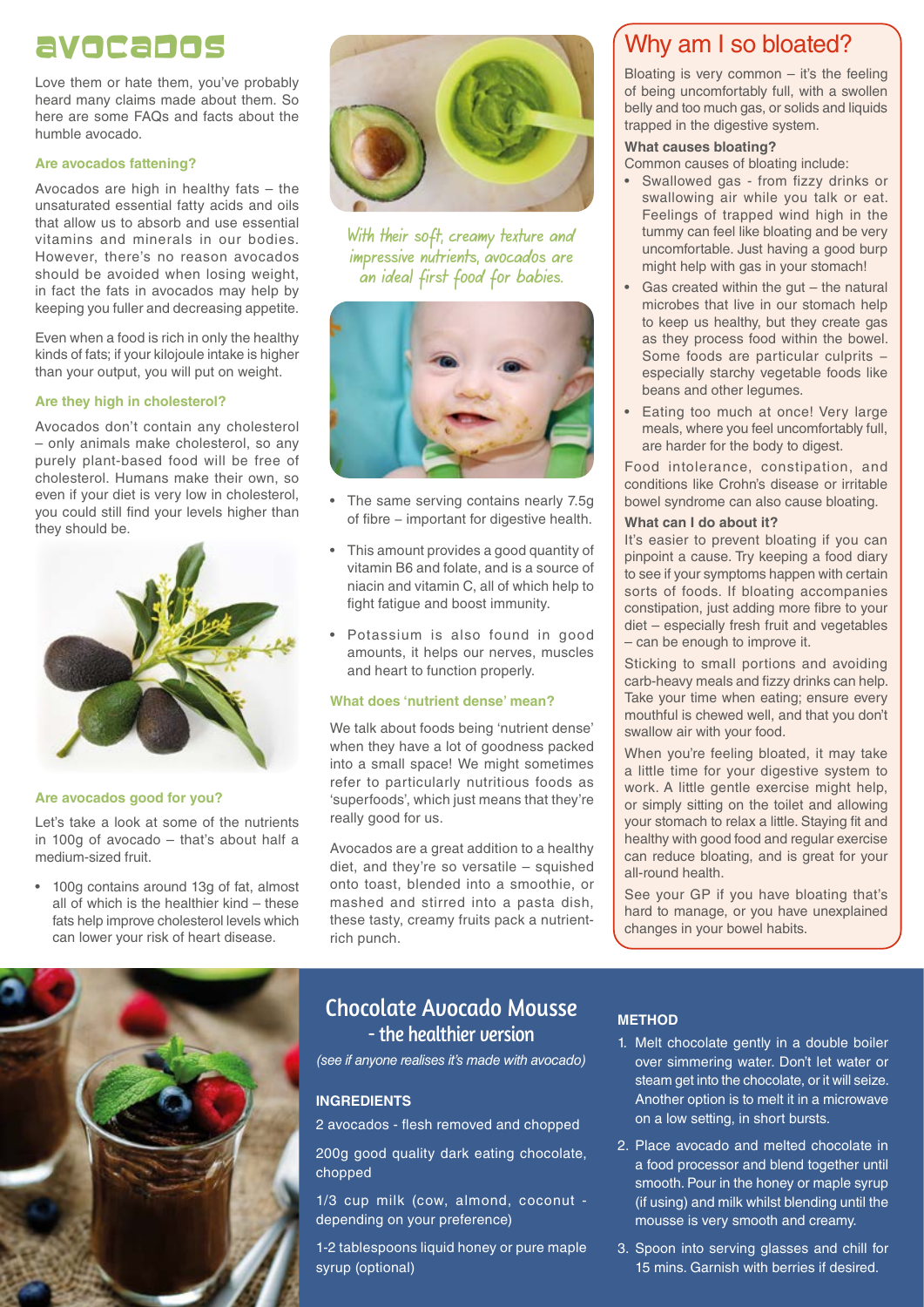# Getting children active! Encouraging learning through play

Children of all ages learn through play and activity. Getting outside for fun, play, and exploration is incredibly important for children's physical and mental health. Encourage your kids to get outside and discover their environment, and they'll also benefit from fresh air and exercise!

# Simple ideas for learning outdoors

Your pre-schooler can hand you pegs as you hang out the washing – it's a great opportunity to learn counting and colours!

Let older children build an obstacle course, it'll encourage problem-solving and creative thinking.

Make a 'treasure' hunt – like finding different types of leaves, flowers, or stones – older children can find different plants by name.

Every child's level of ability and independence is different. The littlest ones need supervision and guidance to ensure their safety. Babies love the freedom of being outside and investigating the different textures and sensations, and toddlers and pre-schoolers enjoy exploring the exciting world of bugs, plants, and dirt!

As children get older their world grows and they want to be more independent. Encourage this in stages, and through gentle guidance, while allowing them to explore safely. Having a degree of self-sufficiency is part-and-parcel with exploration, discovery and learning.

#### **How can I get my kids to go outside more?**

Getting older children to play outdoors seems to be harder than ever - the pull of phones, TVs and tablets is very strong. It seems to take a lot of effort to drag some kids away from their screens, but if you have reluctant walkers there's still hope!

Why not try these ideas:

• Get out as a family: try creating a regular habit of taking a daily walk around the block or to your nearest park, or even just exploring your town. If the kids

are dragging their heels you could get competitive; points for the first person to spot a yellow car, fluffy dog, and so on.

- Meet up with friends: interacting with other people and children is an important part of learning and development – most of us haven't had enough of this over the last 18 months or so, making it even more important.
- Encourage self-sufficiency. After developing independence in their home environment, let them venture further, like taking a trip to the park or the local shop by themselves.
- Give children jobs: being given a useful task helps develop a sense of self-worth and an understanding of their important place in the family, and it's a great way to get them outside. Even small children can be given a sponge and bucket of water and asked to clean doors or gates, and older ones can make a genuine impact on your workload.

Simply fostering a family culture of interacting with the environment, and chatting, questioning and discussing everything, can help to encourage bright, curious minds.

1 2

# CROSSWORD CORNER

#### **A CROSS**

- 3. The ability to recover quickly from setbacks
- 6. A body temperature that is unusually high
- 8. This can happen if gas is trapped in your digestive system
- 9. Worried or afraid
- 11. A serious reaction that causes breathing difficulties
- 12. Any purely plant-based food will be free of ..........
- 13. Vegetables like peas and beans

#### **DOWN**

- 1. These live in our stomach and help to keep us healthy
- 2. This happens when your body doesn't have enough fluids
- 4. Avocados contain this nutrient which helps our digestion
- 5. This is important for children's physical and mental health
- 7. A healthier type of fat
- 10. This is found in avocados, and helps our nerves, muscles and heart to function properly
- 11. A green fruit which is high in essential fatty acids